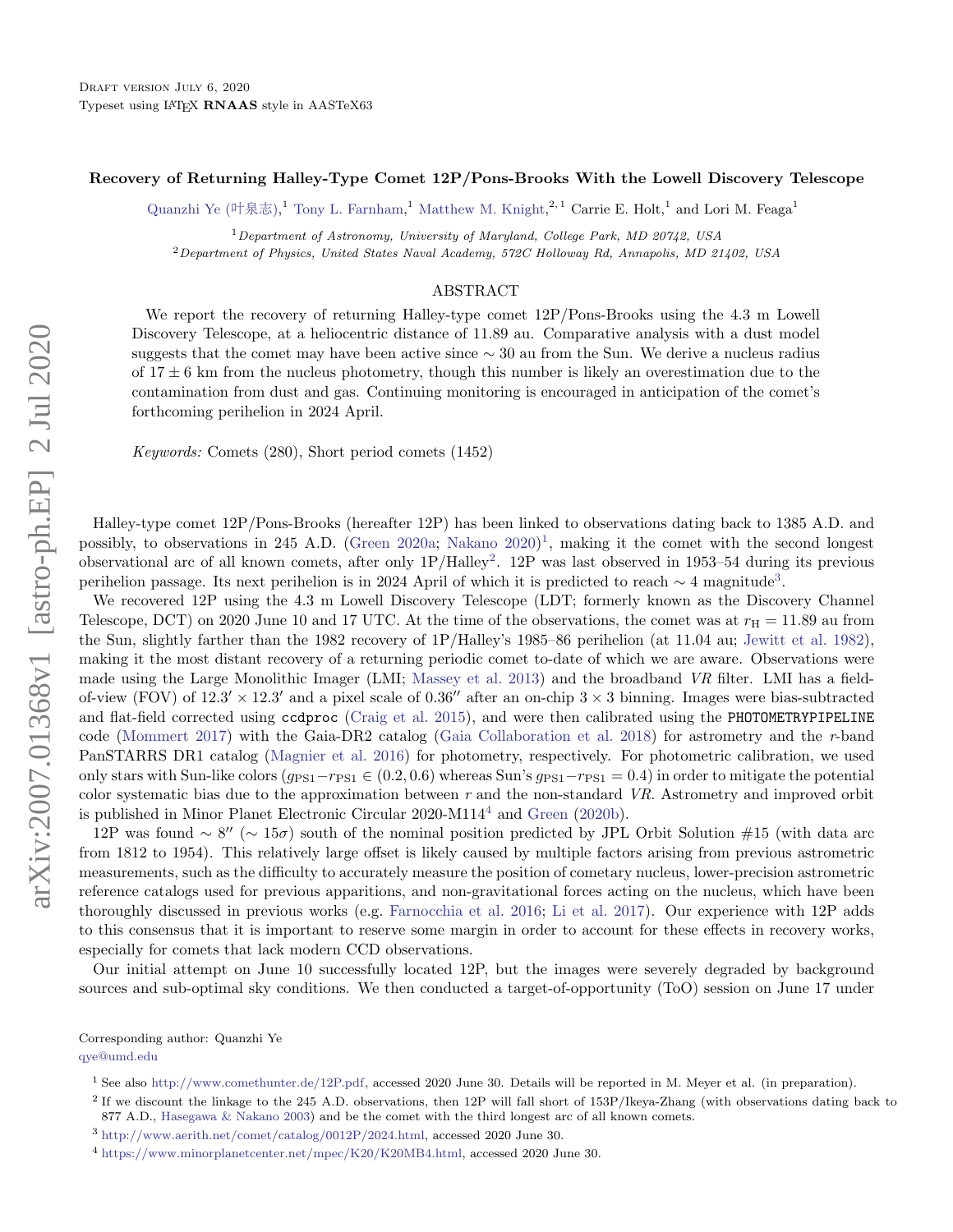improved conditions and acquired additional images. Figure [1](#page-1-0) shows the aligned and median combined image using the June 17 data. The head of the comet has a full-width-half-maximum (FWHM) of ~ 1.2", largely comparable to the sizes of background stars, indicating the lack of a resolvable coma. A broad tail, measuring  $\sim 3''$  in length, is seen pointing towards ~ 170°–200° east of north, encompassing both the anti-sunward (186°) and negative velocity vectors (199°), implying a wide range of dust sizes and that the comet has been active for some time. A crude dust model, assuming CO as the dominant volatile species driving the activity, suggests that 12P may have been active since  $r_H \approx 30$  au, though we note that this is highly dependent on the details of the mechanism driving the activity. With observations that are only one week apart, we also cannot distinguish between continuous activity and an outburst. Interestingly, 1P/Halley was also observed to be active at  $r_{\rm H} = 28.1$  au [\(Hainaut et al.](#page-2-12) [2004\)](#page-2-12) though this was an outburst detected in its outbound leg.

Using a 1.4"-wide aperture, the nucleus-only brightness of 12P on the 2020 June 17.32 UTC is  $r_{\text{PS1}} = 24.16 \pm 0.03$ . The cross-section area C can be calculated from

$$
C = \frac{\pi r_H^2 \Delta^2}{p_\lambda (1 \text{ au})^2 \phi(\alpha)} 10^{-0.4(m_r - m_{\odot}, r)} \tag{1}
$$

where  $r_H = 11.89$  au and  $\Delta = 11.15$  au are the heliocentric and geocentric distances of 12P, respectively,  $p_{\lambda} = 0.04$ is the typical geometric albedo of cometary nuclei,  $\phi(\alpha) = 0.035\alpha$  mag/deg is a simple phase function with  $\alpha = 3.4^{\circ}$ being the phase angle,  $m_r$  is the brightness of the nucleus, and  $m_{\odot,r} = -26.93$  is the r-band magnitude of the Sun [\(Willmer](#page-2-13) [2018\)](#page-2-13). By inserting all numbers, we derive  $C = 950 \pm 630$  km<sup>2</sup>, which can be translated to a nucleus with radius  $R_{\rm N} = 17 \pm 6$  km. This is about two times larger than 1P/Halley (16 × 8 × 8 km in extent; [Keller et al.](#page-2-14) [1987\)](#page-2-14), though we note that this number is perhaps best regarded as an upper limit due to the undercorrected contamination from cometary dust and gas.

12P has reportedly experienced multiple outbursts during its 1883–84 and 1953–54 perihelion passages [\(Whitney](#page-2-15) [1955;](#page-2-15) [Kronk](#page-2-16) [2003,](#page-2-16) [2009\)](#page-2-17). Continuing monitoring is encouraged as we are approaching its next perihelion in 2024.



<span id="page-1-0"></span>Figure 1. Left panel: the composite LDT/LMI image of 12P on 2020 June 17, with the comet marked by an arrow, and the direction to the Sun and negative velocity vector marked by  $\odot$  and  $-v$ . Right panel: a crude best-fit dust model at the same scale of the left panel. This image is made with five 300-second exposure with the VR filter. The best-fit dust model assumes a start of activity at  $r_H = 30$  au and a minimum grain size of 10  $\mu$ m, with a constant ejection speed of 1 m/s and a sunward ejection cone with an opening angle of  $45^{\circ}$ . The dust modeling is conducted using a modified MERCURY6 code [\(Chambers](#page-2-18) [1999;](#page-2-18) [Ye et al.](#page-2-19) [2016\)](#page-2-19).